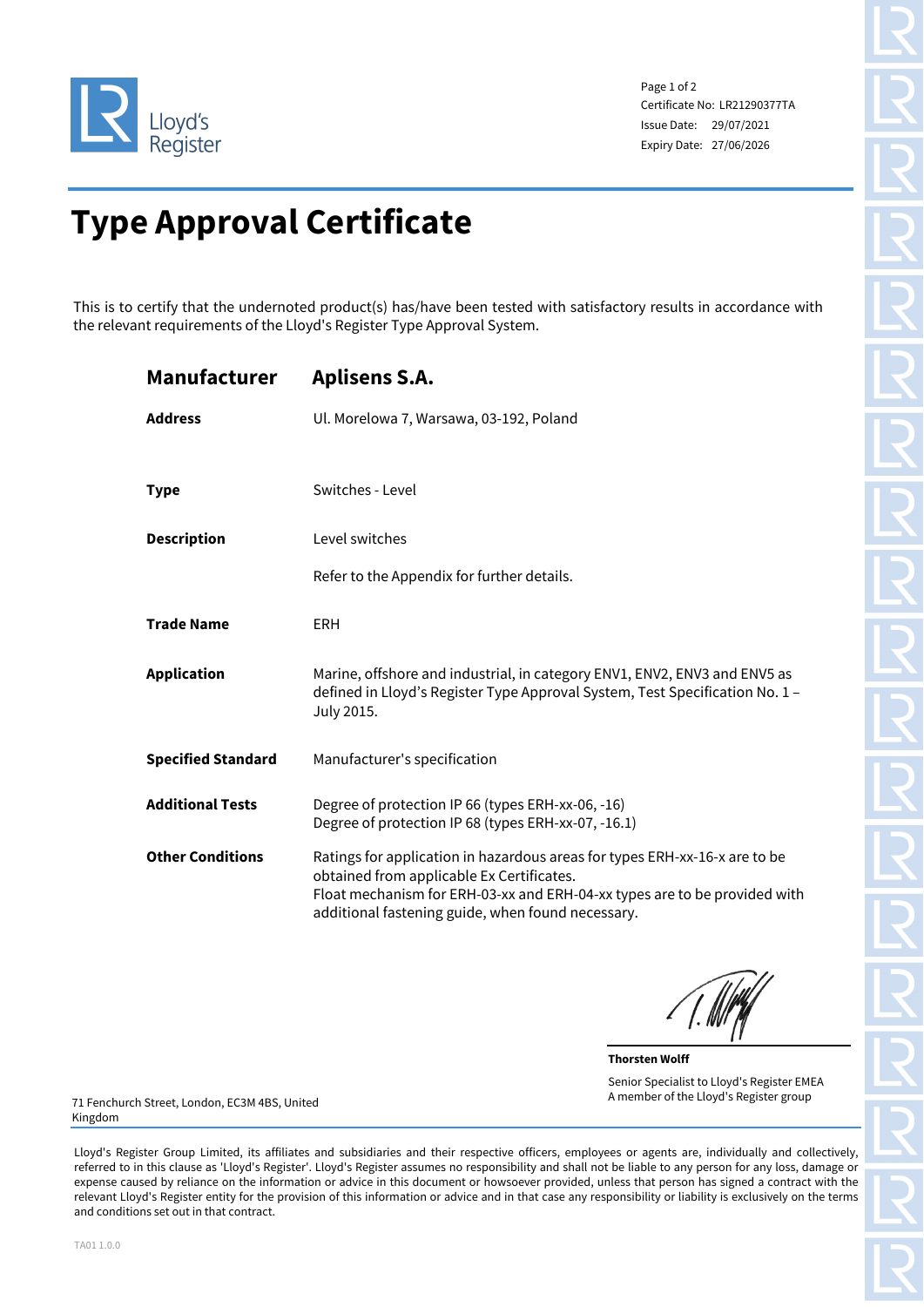

Page 2 of 2 Certificate No: LR21290377TA Issue Date: 29/07/2021 Expiry Date: 27/06/2026

## **Type Approval Certificate**

This certificate is not valid for equipment, the design, ratings or operating parameters of which have been varied from the specimen tested. The manufacturer should notify Lloyd's Register EMEA of any modification or changes to the equipment in order to obtain a valid Certificate.

**Previous Version:** 16/20065

The Design Appraisal Document HTS/ETS 41497-21/TW and its supplementary Type Approval Terms and Conditions form part of this Certificate.

71 Fenchurch Street, London, EC3M 4BS, United Kingdom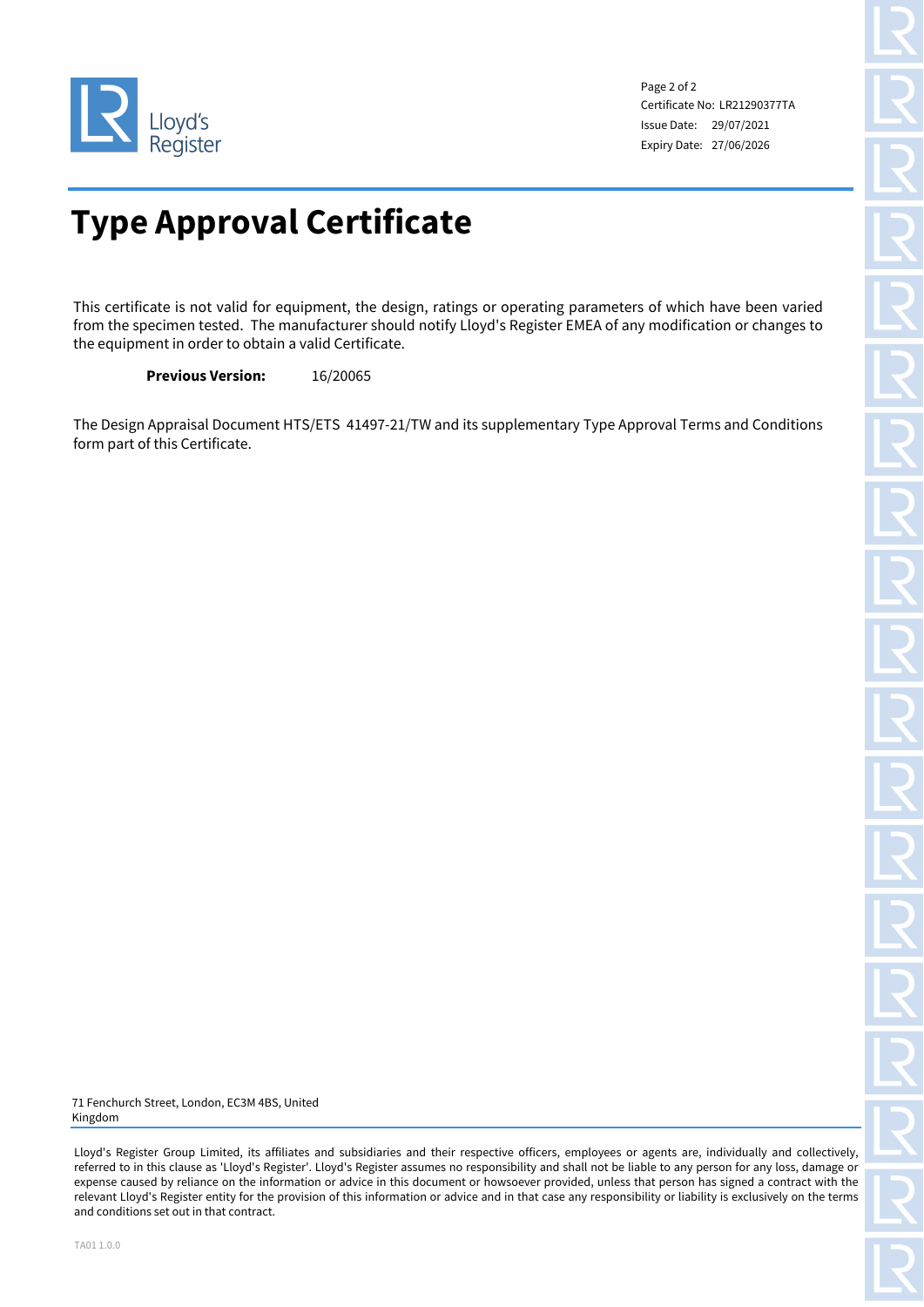

Page 1 of 2 Certificate No: LR21290377TA Issue Date: 29.07.2021 Expiry Date: 27.06.2026

## **Appendix**

**TYPES**

| <b>Types</b>      | <b>Ratings</b>                                        |
|-------------------|-------------------------------------------------------|
| ERH-01-06         | Max. medium temperature: 250°C                        |
| ERH-02-06         | Electric parameters:                                  |
| ERH-03-06         | $AC15$ : $U \le 230V$ ; $f = (5060)$ Hz; $I \le 10$ A |
| ERH-04-06         | $DC13: U \le 220V; I \le 0,6 A$                       |
| ERH-07-06         | Degree of protection: IP 66                           |
| ERH-08-06         |                                                       |
| ERH-09-06         |                                                       |
|                   |                                                       |
| ERH-01-06K        |                                                       |
| <b>ERH-02-06K</b> |                                                       |
| ERH-03-06K        |                                                       |
| <b>ERH-04-06K</b> |                                                       |
| <b>ERH-07-06K</b> |                                                       |
| <b>ERH-08-06K</b> |                                                       |
| ERH-09-06K        |                                                       |
|                   |                                                       |
| ERH-01-07         | Max. medium temperature: 70°C                         |
| ERH-02-07         | Electric parameters :                                 |
| ERH-03-07         | AC15: $U \le 230V$ ; (5060) Hz; $I \le 10$ A          |
| ERH-04-07         | $DC13: U \le 220V; I \le 0,6 A$                       |
| ERH-07-07         | Degree of protection IP 68                            |
| ERH-08-07         |                                                       |
| ERH-09-07         |                                                       |
|                   |                                                       |
| ERH-01-07K        |                                                       |
| <b>ERH-02-07K</b> |                                                       |
| <b>ERH-03-07K</b> |                                                       |
| <b>ERH-04-07K</b> |                                                       |
| ERH-07-07K        |                                                       |
| <b>ERH-08-07K</b> |                                                       |
| <b>ERH-09-07K</b> |                                                       |
|                   |                                                       |
| ERH-01-16         | Max. medium temperature: 100°C                        |
| ERH-02-16         | Electric parameters:                                  |
| ERH-03-16         | $AC15$ : U $\leq$ 230V; (5060)Hz; I $\leq$ 2,5 A      |
| ERH-04-16         | $DC15: U \le 220V; I \le 0,3 A$                       |
| ERH-07-16         | Degree of protection IP 66                            |
|                   |                                                       |